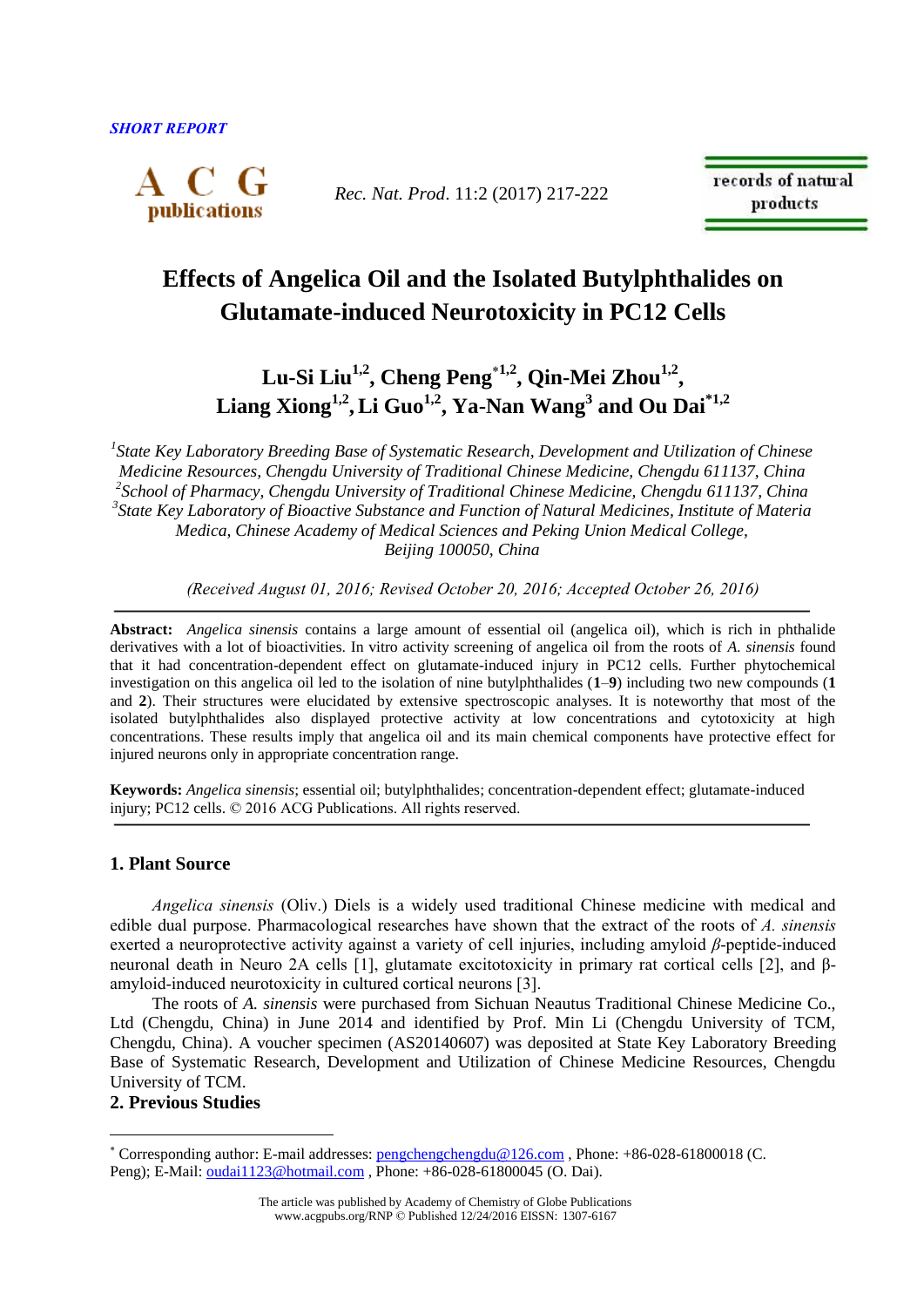The characteristic constituents of *A. sinensis* and its oil are various alkylphthalides. Since 1970s, 24 alkylphthalide monomers and 20 dimers have been isolated from *A. sinensis*, but their pharmacological activities have been little investigated except for *Z*-ligustilide and *Z*-butylidenephthalide [4]. The former accounting for 45−60% of angelica oil [5] was reported to have protective activity against neurotoxicity in mice brains and hydrogen peroxide-induced injury in PC12 cells in the concentration range of 0.1−5.0  $\mu$ g/mL [6-9]. The latter could also attenuate neurotoxicity by reducing the release of various proinflammatory molecules from activated microglia [10].

#### **3. Present Study**

The roots of *A. sinensis* (60 kg) were subjected to hydrodistillation for 10 h using a big modified Clevenger-type apparatus with a water-cooled oil receiver to obtain essential oil (180 g). Column chromatographic separations of this oil afforded nine butylphthalides (**1**–**9**, Figure 1) including two new ones (**1** and **2**) (Detailed extraction and isolation process see Supporting Information).



**Figure 1**. Chemical structures of butylphthalides **1**–**9**

Compound 1 was obtained as a white powder. The molecular formula,  $C_{13}H_{16}O_4$ , was established by an HRESIMS ion at  $m/z$  259.0945  $[M+Na]^+$  (calcd. for C<sub>13</sub>H<sub>16</sub>O<sub>4</sub>Na, 259.0946), corresponding to six degrees of unsaturation. The <sup>1</sup>H NMR spectrum of 1 in CDCl<sub>3</sub> (Table 1) showed resonances attributable to a 1,2,3-trisubstituted phenyl ring  $[\delta_H 6.99 (1H, d, J = 7.8 Hz, H-4), 7.59 (1H, t, J = 7.8 Hz, H-5),$  and 6.94 (1H, d,  $J = 7.8$  Hz, H-6)], a *n*-butyl unit  $[\delta_H 2.15$  (H-8a), 2.01 (H-8b), 1.41 (H-9a), 1.18 (H-9b), 1.30  $(H_2-10)$ , and 0.86 (d,  $J = 7.2$  Hz,  $H_3-11$ )], and a methoxy group. Analysis of the COSY data led to the confirmation of the above two discrete proton spin-systems, H-4−H-6 and H<sub>2</sub>-8−H<sub>3</sub>-11. The <sup>13</sup>C NMR spectrum of **1** showed 13 carbon signals corresponding to the above units and five additional quaternary carbons including an ester carbonyl ( $\delta_c$  170.1), three aromatic quaternary carbons ( $\delta_c$  156.5, 146.9, and 112.8), and a double-oxygenated carbon ( $\delta_0$ -113.1). The above spectroscopic data suggested that compound **1** is likely a NBP (3-*n*-butylphthalide) [11] with substitutions of a hydroxy and a methoxy group. The location of the methoxy group at C-3 was determined by HMBC correlations of *OMe*-3 with C-3 and of H<sub>2</sub>-8 with C-3 and C-3a, which was consistent with the chemical shifts of C-3 ( $\delta_c$  113.1) and the methoxy ( $\delta_H$  3.10). In addition, HMBC correlations of H-4 with C-3 and C-6, of H-5 with C-3a and C-7, and of H-6 with C-4 and C-7a, indicated the hydroxy group being located at C-7. The absolute configuration of **1** was established by comparison of specific rotation between **1** and similar phthalide analogues. Since the specific rotation  $\{[\alpha]^{\hat{20}}_D +41.9 \ (\text{MeOH})\}$  of 1 was consistent with that of  $(R)$ -3demethylpurpurester A [12], but opposite that of (*S*)-purpurester A [11], 3*R*-configuration was assigned for **1**. Therefore, compound **1** was determined to be (+)-(*R*)-3-butyl-7-hydroxy-3-methoxyphthalide.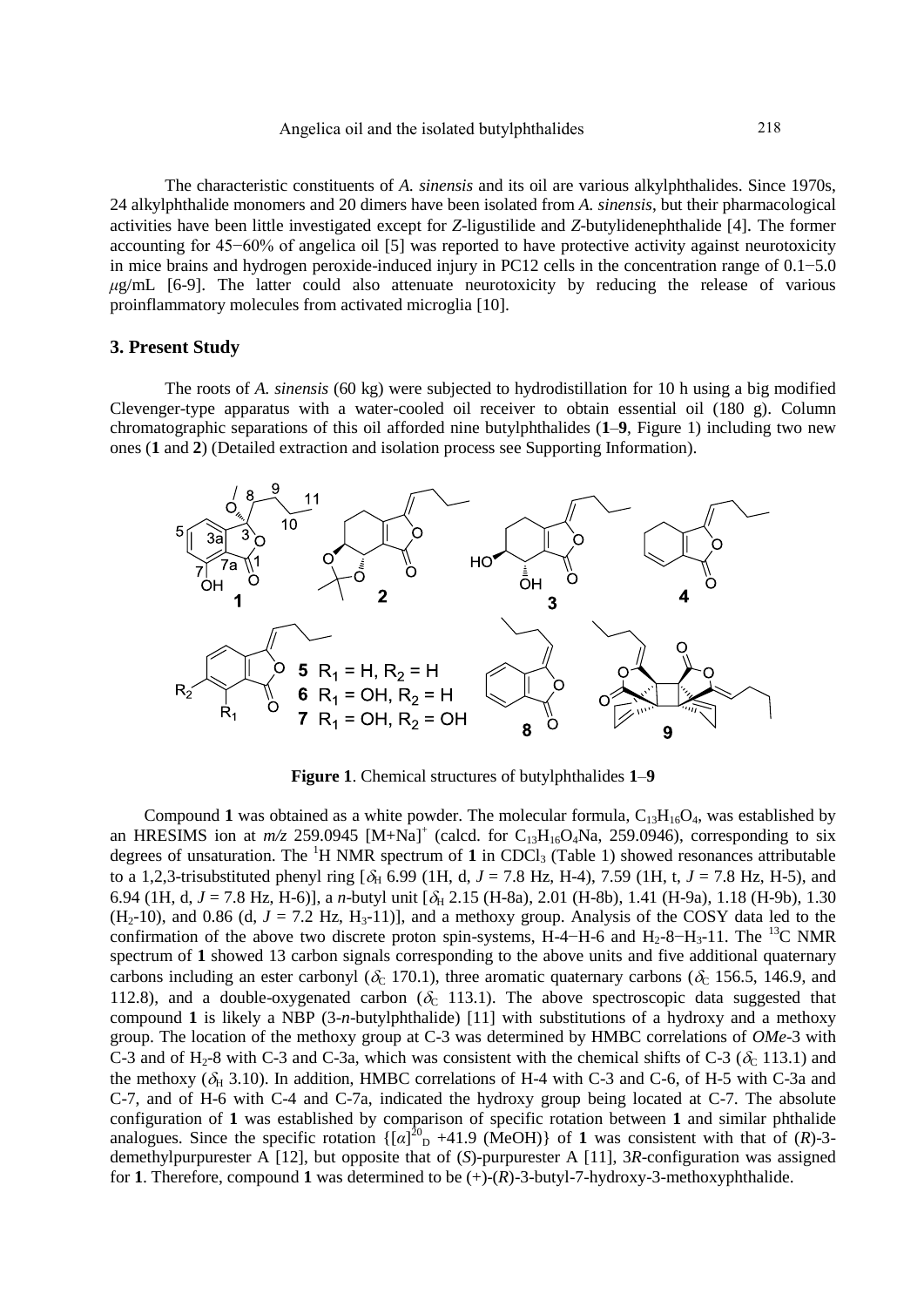The spectroscopic data of compound **2** suggested that it was another NBP analogue. Its molecular formula was deduced to be  $C_{15}H_{20}O_4$  on the basis of HRESIMS data. The NMR spectra of 2 (Table 1) resembled those of the co-occurring senkyunolide I (**3**) [13] except that resonances for an additional isopropylidene unit  $[\delta_H 1.24 (3H, s)$  and 1.34 (1H, s),  $\delta_C$  109.7, 28.1, and 26.3] were observed in the spectra of **2**. Meanwhile, acid hydrolysis of **2** in diluted hydrochloric acid liberated senkyunolide I. Therefore, compound **2** was determined to be senkyunolide I-6,7-acetonide. This isolate might be not a natural product in angelica oil, since it is likely to be produced by reaction of senkyunolide I with the solvent during the isolation process. Although no obvious product was generated as indicated by TLC when acetone solution of senkyunolide I was stirred at room temperature for 24 h, compound **2** was obtained in low yield after this solution was further refluxed for 24 h. Thus, compound **2** was deduced to be an artifact.

The known compounds were identified by comparison of spectroscopic data with those reported in the literature as senkyunolide I (**3**) [13], *Z*-ligustilide (**4**) [14], *Z*-butylidenephthalide (**5**) [15], 3 butylidene-7-hydroxyphthalide (**6**) [16], (*Z*)-3-butylidene-6,7-dihydroxyphthalide (**7**) [17], (*E*)-3 butylidenephthalide (**8**) [18], and *endo*-*Z*,*Z*′-(3a.7a′,7a.3a′)-diligustilide (**9**) [19].

| No.     | $\blacksquare$                   |                  | $2^{\circ}$                |                  |
|---------|----------------------------------|------------------|----------------------------|------------------|
|         | $\delta_{\rm H}$                 | $\delta_{\rm C}$ | $\delta_{\rm H}$           | $\delta_{\rm C}$ |
| 1       |                                  | 170.1            |                            | 168.4            |
| 3       |                                  | 113.1            |                            | 154.3            |
| 3a      |                                  | 146.9            |                            | 149.2            |
| 4       | 6.99 d $(7.8)$                   | 117.4            | $2.52 \text{ m}$           | 17.1             |
| 5       | $7.59$ t $(7.8)$                 | 137.4            | $2.19$ m, $1.88$ m         | 26.0             |
| 6       | 6.94 d $(7.8)$                   | 114.2            | 4.56 ddd $(6.0, 4.8, 2.4)$ | 73.7             |
|         |                                  | 156.5            | 4.84 d $(6.0)$             | 68.6             |
| 7a      |                                  | 112.8            |                            | 125.5            |
| 8       | 2.15 ddd (13.8, 12.0, 4.8)       | 38.4             | 5.48 t $(7.8)$             | 113.5            |
|         | 2.01 ddd (13.8, 12.0, 4.8)       |                  |                            |                  |
| 9       | $1.41 \text{ m}, 1.18 \text{ m}$ | 25.3             | $2.33 \text{ m}$           | 28.7             |
| 10      | 1.30 <sub>m</sub>                | 22.7             | $1.51 \text{ m}$           | 22.9             |
| 11      | $0.86$ d $(7.2)$                 | 14.0             | $0.95$ t $(7.2)$           | 14.0             |
| 1'      |                                  |                  |                            | 109.7            |
| $MeO-3$ | 3.10 s                           | 51.6             |                            |                  |
| $Me-1'$ |                                  |                  | 1.24, 1.34 $(s)$           | 26.3, 28.1       |

**Table 1.** NMR Data  $(\delta)$  for Compounds 1 and 2<sup>a</sup>

<sup>a</sup> Data were measured at 600 MHz for <sup>1</sup>H and 150 MHz for <sup>13</sup>C, respectively. <sup>b</sup> Data were measured in CDCl<sub>3</sub>. <sup>c</sup> Data were measured in CD<sub>3</sub>COCD<sub>3</sub>.

The neuroprotective activity of angelica essential oil and the isolated butylphthalides was assayed according to the previous literatures [20,21]. The results showed that angelica oil significantly protected the injured PC12 cells at low concentrations of 6.25 *μ*g/mL and 12.5 *μ*g/mL, with their cell survival rates rising to 73.87  $\pm$  7.29% ( $p < 0.01$ ) and 64.66  $\pm$  8.74% ( $p < 0.05$ ) from 53.64  $\pm$  5.60%, respectively (Figure 2). The protection of 6.25 *μ*g/mL of angelica oil was equivalent to that of 10 *μ*M of nimodipine (NDP). However, angelica oil at 50 *μ*g/mL and 100 *μ*g/mL impelled PC12 cells to death rather than promoted their repair. At the highest concentration of 100  $\mu$ g/mL, the survival rate was only 8.37  $\pm$  1.74%. Although angelica oil is widely used in medicated diets and health products, a previous study reported that angelica oil at high concentration had acute toxicity, and the oil of roots is more toxic than the oil of leaves [20]. The present study also suggests that angelica oil at high concentrations may have neurotoxicity for human neurons.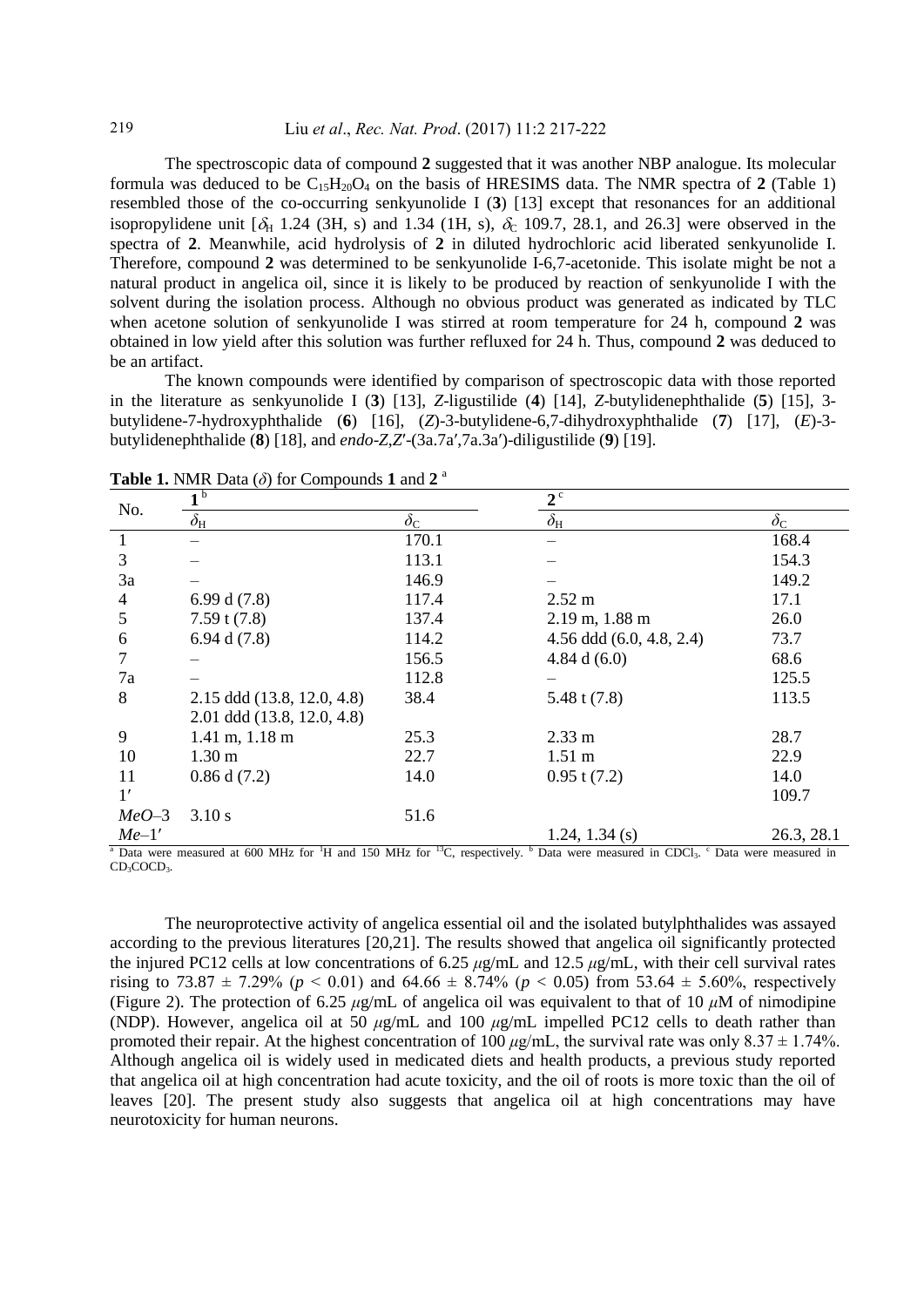

Data represent mean  $\pm$  S.D. (n = 6). <sup>##</sup>*p* < 0.01 vs. control group. \**p* < 0.05, \*\**p* < 0.01 vs. glutamate group.



**Figure 2.** Effect of angelica oil on glutamate-induced neurotoxicity in PC12 cells



**Figure 3**. Effects of butylphthalides on glutamate-induced neurotoxicity in PC12 cells

The isolated butylphthalides from the angelica oil except for the artifact (**2**) were further assayed for their effects on glutamate-induced cytotoxicity in PC12 cells. It is worth mentioning that the effect tendency of the butylphthalides at different concentrations was consistent with that of angelica oil (Figure 3), except for compound **3** that did not show obvious effect at all six concentrations. The new compound **1** at concentrations of 12.5, 50, and 100 *μ*M showed significant inhibition of glutamate-induced cytotoxicity in PC12 cells ( $p < 0.01$  or  $p < 0.05$ ). In contrast, the cell viability decreased significantly when the concentration rose to 400  $\mu$ M ( $p < 0.01$ ). *Z*-Ligustilide (4) and *Z*-butylidenephthalide (5), two characteristic phthalides in the essential oil of several Umbelliferae plants, have been reported to have neuroprotective effect [6-9, 22]. Consistent with these previous reports, the present results showed that **4**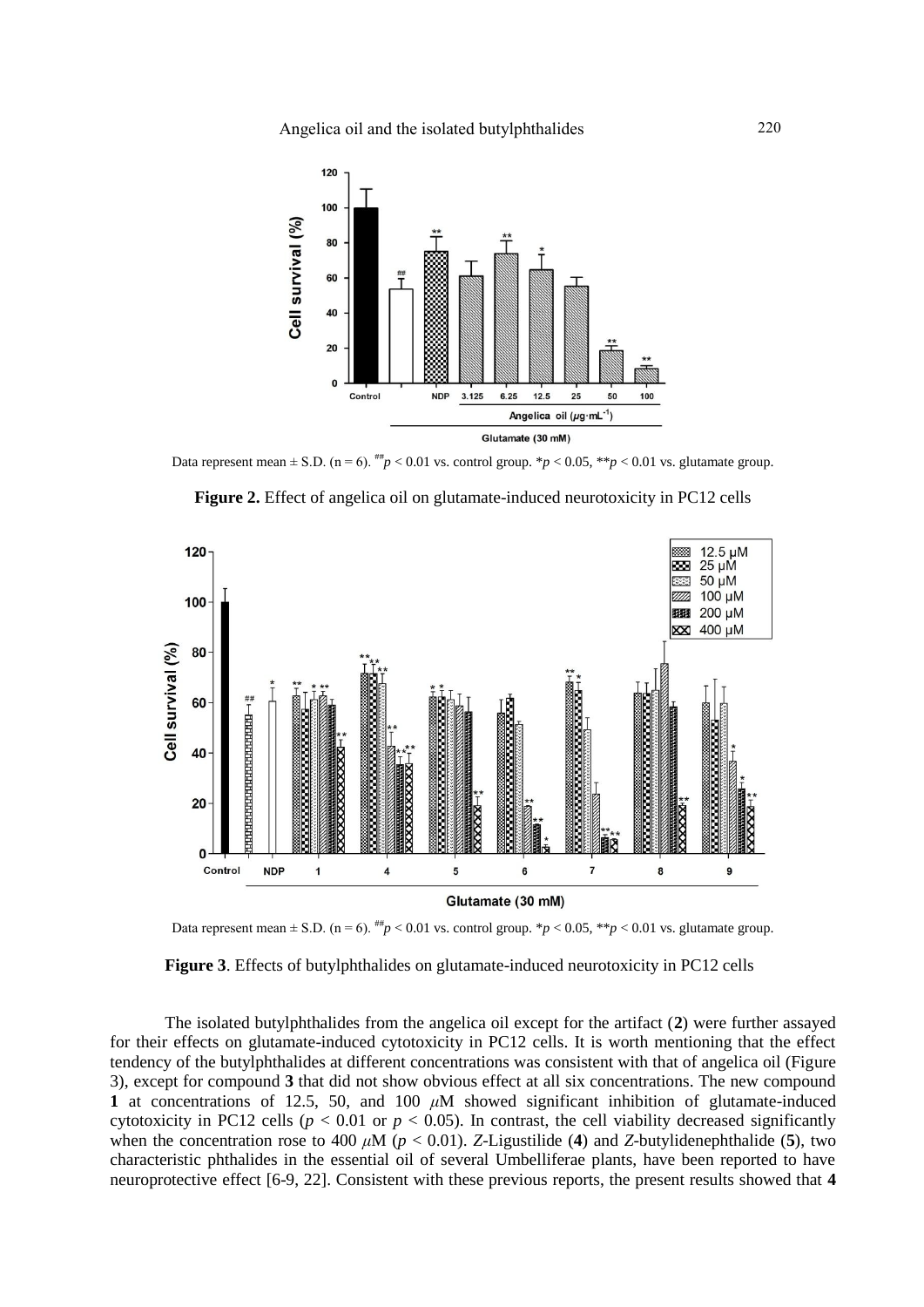and **5** significantly attenuated PC12 cell death caused by glutamate at low concentrations. The cell viabilities of **4** at 12.5, 25, and 50 *μ*M rose to 71.62 ± 3.80%, 71.56 ± 3.74%, and 67.64 ± 3.93% from 55.20  $\pm$  3.95% ( $p < 0.01$ ), respectively. Instead of increasing the cell viabilities, 100, 200, and 400  $\mu$ M of **4** decreased the cell viabilities markedly (*p* < 0.01). Similar to compound **1**, only the highest concentration of  $5(400 \mu M)$  could promote PC12 cell death. Compound 7 also showed protective activity for damaged PC12 cells at concentrations of 12.5 and 25  $\mu$ M, but the cell viability began to drop drastically when the concentration exceeded 50 *μ*M. The cell viabilities of 200 *μ*M and 400 *μ*M groups fell to just  $6.35 \pm 1.12\%$  ( $p < 0.01$ ) and  $5.61 \pm 0.40\%$  ( $p < 0.05$ ), respectively. In addition, pretreatment with the other butylphthalides (6, 8, and 9) at low concentrations resulted in a weak increase in cell viability, but with no significant difference  $(p > 0.05)$ , while their cytotoxicities were conspicuous at high concentrations (100, 200, and 400 *μ*M of **6** and **9**, and 400 *μ*M of **8**).

## **Acknowledgments**

The Project of Youth Technological Innovation Research Team of Sichuan Province (grant No. 2015TD0028) and the Fundamental Research Funds for the Central Universities (grant No. 2016ZX350012) are acknowledged.

# **Supporting Information**

Supporting Information accompanies this paper on [http://www.acgpubs.org/RN](http://www.acgpubs.org/RNP)P

### **References**

- [1] S. H. Huang, C. M. Lin and B. H. Chiang (2008). Protective effects of *Angelica sinensis* extract on amyloid βpeptide-induced neurotoxicity, *Phytomedicine* **15**, 710–721.
- [2] S. Y. Kang, K. Y. Lee, K. A. Koo, J. S. Yoon, S. W. Lim, Y. C. Kim and S. H. Sung (2005). ESP-102, a standardized combined extract of *Angelica gigas*, *Saururus chinensis* and *Schizandra chinensis*, significantly improved scopolamine-induced memory impairment in mice, *Life Sci*. **76**, 1691–1705.
- [3] Z. Zhang, R. Zhao, J. Qi, S. Wen, Y. Tang and D. Wang (2011). Inhibition of glycogen synthase kinase-3β by *Angelica sinensis* extract decreases β-amyloid-induced neurotoxicity and tau phosphorylation in cultured cortical neurons, *J. Neurosci. Res*. **89**, 437–447.
- [4] J. P. Ma, Z. B. Guo, L. Jin and Y. D. Li (2015). Phytochemical progress made in investigations of *Angelica sinensis* (Oliv.) Diels, *Chin. J. Nat. Med*. **13**, 241–249.
- [5] B. M. Dietz, D. Liu, G. K. Hagos, P. Yao, A. Schinkovitz, S. M. Pro, S. Deng, N. R. Farnsworth, G. F. Pauli, R. B. van Breeemen and J. L. Bolton (2008). *Angelica sinensis* and its alkylphthalides induce the detoxification enzyme NAD(P)H: quinone oxidoreductase 1 by alkylating Keap1, *Chem. Res. Toxicol*. **21**, 1939–1948.
- [6] X. Kuang, Y. Yao, J. R. Du, Y. X. Liu, C. Y. Wang and Z. M. Qian (2006). Neuroprotective role of *Z*-ligustilide against forebrain ischemic injury in ICR mice, *Brain Res*. **1102**, 145–153.
- [7] X. Kuang, J. R. Du, Y. S. Chen, J. Wang and Y. N. Wang (2009). Protective effect of Z-ligustilide against amyloid βinduced neurotoxicity is associated with decreased pro-inflammatory markers in rat brains, *Pharmacol. Biochem. Be*. **92**, 635–641.
- [8] J. J. Li, Q. Zhu, Y. P. Lu, P. Zhao, Z. B. Feng, Z. M. Qian and L. Zhu (2015). Ligustilide prevents cognitive impairment and attenuates neurotoxicity in D-galactose induced aging mice brain, *Brain Res*. **1595**, 19–28.
- [9] Y. Yu, J. R. Du, C. Y. Wang and Z. M. Qian (2008). Protection against hydrogen peroxide-induced injury by *Z*ligustilide in PC12 cells, *Exp. Brain Res*. **184**, 307–312.
- [10] K. N. Nam, K. P. Kim, K. H. Cho, W. S. Jung, J. M. Park, S. Y. Cho, S. K. Park, T. H. Park, Y. S. Kim and E. H. Lee (2013). Prevention of inflammation-mediated neurotoxicity by butylidenephthalide and its role in microglial activation, *Cell Biochem. Funct*. **31**, 707–712.
- [11] H. Wang, Y. Wang, W. Wang, P. Fu, P. Liu and W. Zhu (2011). Anti-influenza virus polyketides from the acidtolerant fungus *Penicillium purpurogenum* JS03-21, *J. Nat. Prod*. **74**, 2014–2018.
- [12] Y. Liu, S. Chen, Z. Liu, Y. Lu, G. Xia, H. Liu, L. He and Z. She (2015). Bioactive metabolites from mangrove endophytic fungus *Aspergillus* sp. 16-5B, *Mar. Drugs* **13**, 3091–3102.